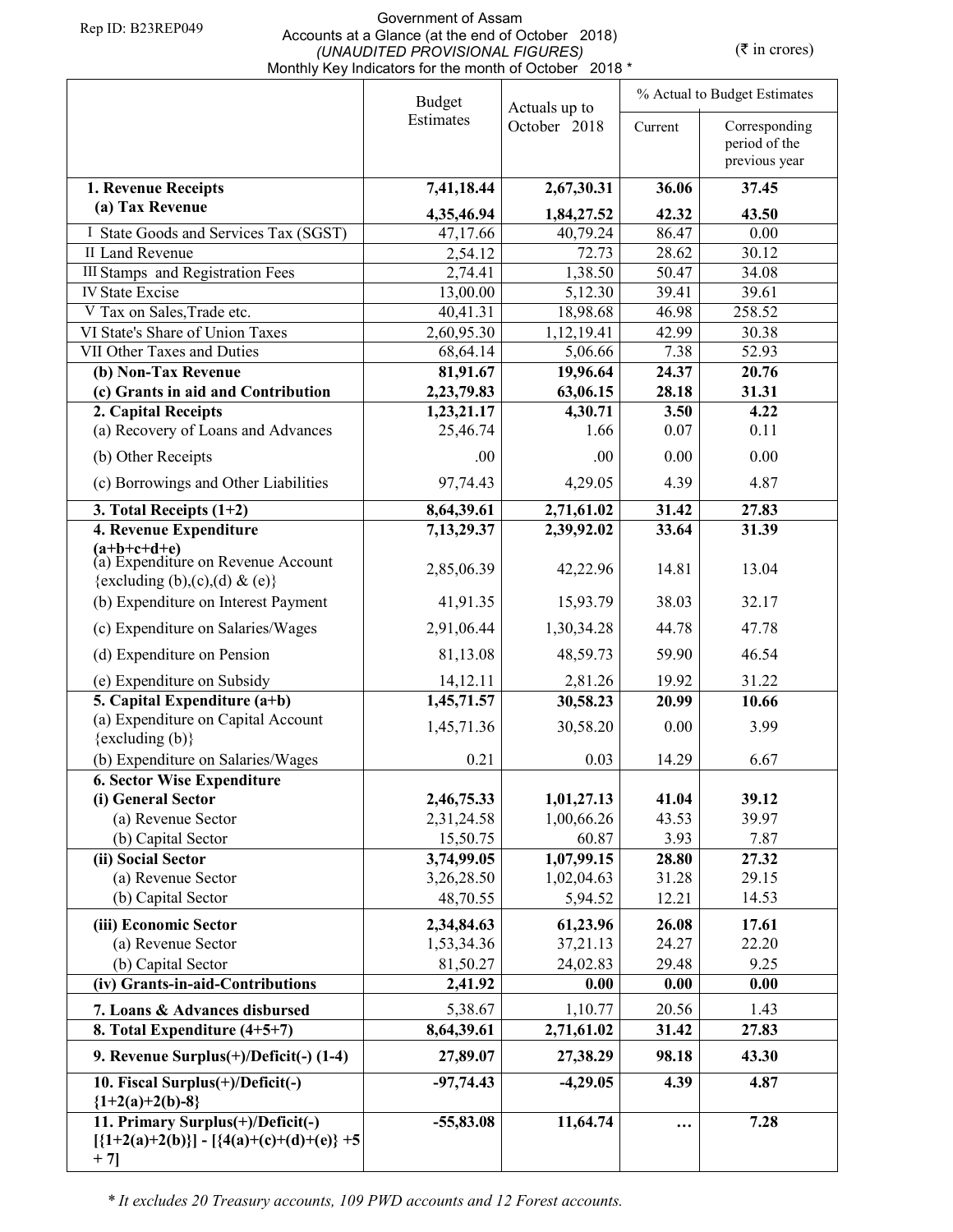# **REVENUE RECEIPTS MONTHLY TREND**

|                  |           |                    | $($ ₹ in crores) |             |
|------------------|-----------|--------------------|------------------|-------------|
|                  | 2018-2019 |                    | 2017-2018        |             |
| Month            | Monthly   | <b>Progressive</b> | Monthly          | Progressive |
| <b>APRIL</b>     | 2,987.46  | 2,987.46           | 1,086.22         | 1,086.22    |
| <b>MAY</b>       | 3,094.97  | 6,082.42           | 4,250.07         | 5,336.29    |
| <b>JUNE</b>      | 1,953.44  | 8,035.87           | 2,662.83         | 7,999.13    |
| <b>JULY</b>      | 2,592.82  | 10,628.69          | 1,784.45         | 9,783.58    |
| <b>AUGUST</b>    | 2,209.03  | 12,837.73          | 1,723.13         | 11,506.71   |
| <b>SEPTEMBER</b> | 2,288.33  | 15,126.06          | 3,480.58         | 14,987.29   |
| <b>OCTOBER</b>   | 3,301.46  | 18,427.52          | 3,321.54         | 18,308.83   |
| <b>NOVEMBER</b>  |           |                    | 2,710.16         | 21,018.99   |
| <b>DECEMBER</b>  |           |                    | 2,624.40         | 23,643.39   |
| <b>JANUARY</b>   |           |                    | 2,016.61         | 25,660.00   |
| <b>FEBRUARY</b>  |           |                    | 2,332.29         | 27,992.28   |
| MARCH (Pre)      |           |                    | 5,273.13         | 33,265.41   |

(Refer to Item **1(a)** of Monthly Accounts at a Glance)

### **REVENUE RECEIPTS MONTHLY TREND**

|                  | (Refer to Item | 1(b) of Monthly Accounts at a Glance)<br>$(\overline{\mathbf{\overline{z}}}$ in crores) |           |                    |
|------------------|----------------|-----------------------------------------------------------------------------------------|-----------|--------------------|
|                  |                |                                                                                         |           |                    |
|                  | 2018-2019      |                                                                                         | 2017-2018 |                    |
| Month            | Monthly        | <b>Progressive</b>                                                                      | Monthly   | <b>Progressive</b> |
| <b>APRIL</b>     | 580.82         | 580.82                                                                                  | 192.25    | 192.25             |
| <b>MAY</b>       | 419.29         | 1,000.12                                                                                | 205.65    | 397.90             |
| <b>JUNE</b>      | 285.63         | 1,285.75                                                                                | 229.26    | 627.16             |
| <b>JULY</b>      | 70.13          | 1,355.88                                                                                | 178.15    | 805.31             |
| <b>AUGUST</b>    | 171.42         | 1,527.30                                                                                | 338.46    | 1,143.77           |
| <b>SEPTEMBER</b> | 298.31         | 1,825.61                                                                                | 102.44    | 1,246.21           |
| <b>OCTOBER</b>   | 171.03         | 1,996.64                                                                                | 303.37    | 1,549.58           |
| <b>NOVEMBER</b>  |                |                                                                                         | 218.01    | 1,767.60           |
| <b>DECEMBER</b>  |                |                                                                                         | 336.37    | 2,103.97           |
| <b>JANUARY</b>   |                |                                                                                         | 930.21    | 3,034.18           |
| <b>FEBRUARY</b>  |                |                                                                                         | 253.83    | 3,288.02           |
| MARCH (Pre)      |                |                                                                                         | 783.77    | 4,071.78           |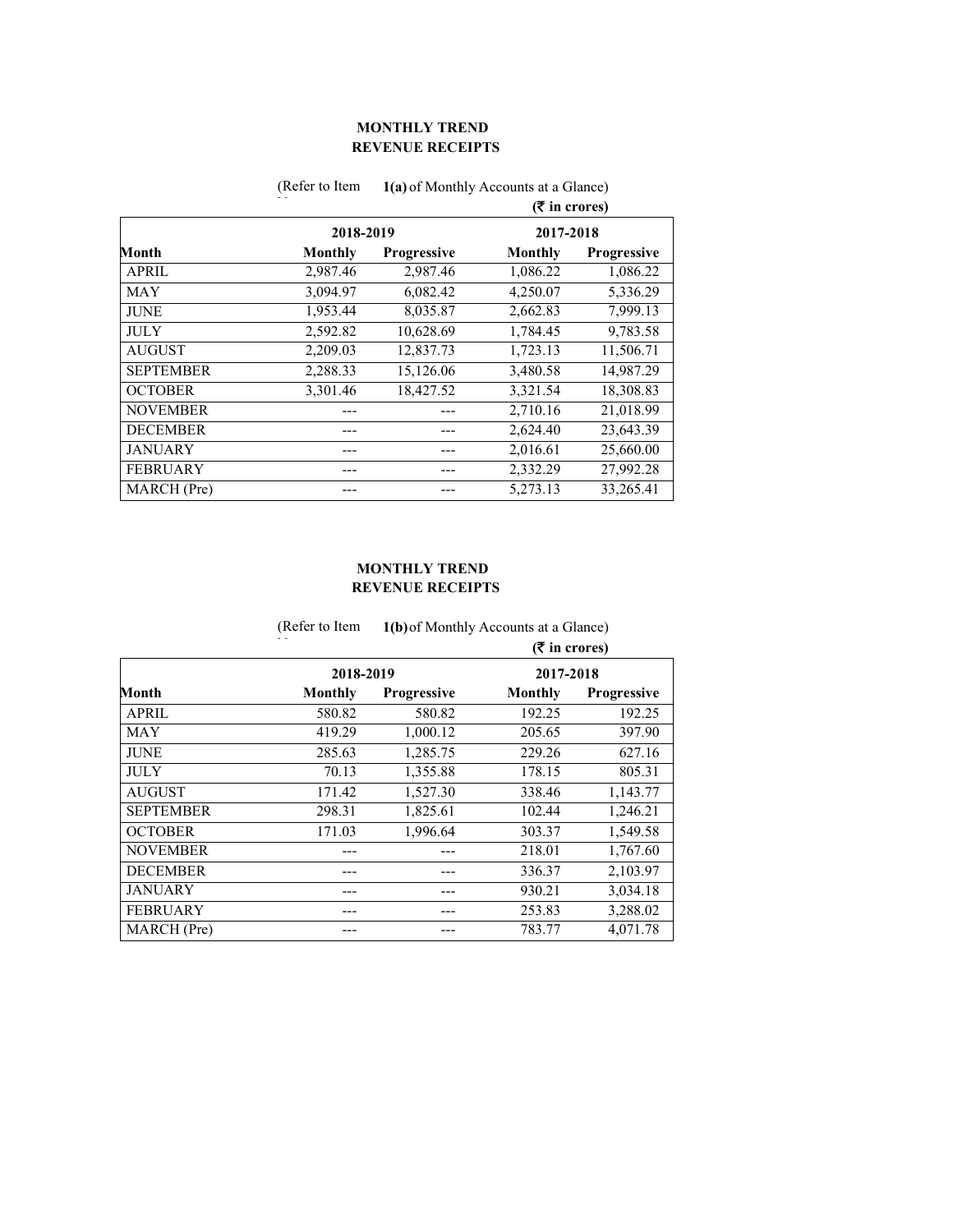# **REVENUE RECEIPTS MONTHLY TREND**

|                  |           |             | $(3\overline{5})$ in crores) |                    |
|------------------|-----------|-------------|------------------------------|--------------------|
|                  | 2018-2019 |             | 2017-2018                    |                    |
| Month            | Monthly   | Progressive | Monthly                      | <b>Progressive</b> |
| <b>APRIL</b>     | 245.64    | 245.64      |                              |                    |
| <b>MAY</b>       | 1,404.19  | 1,649.83    | 1,045.17                     | 1,045.17           |
| <b>JUNE</b>      | 1,399.98  | 3,049.81    | 1,054.06                     | 2,099.23           |
| <b>JULY</b>      | 780.98    | 3,830.79    | 2,086.29                     | 4,185.52           |
| <b>AUGUST</b>    | 667.56    | 4,498.35    | 1,002.04                     | 5,187.56           |
| <b>SEPTEMBER</b> | 1,807.80  | 6,306.15    | 621.51                       | 5,809.06           |
| <b>OCTOBER</b>   |           | 6306.15     | 819.45                       | 6,628.51           |
| <b>NOVEMBER</b>  |           |             | 1,001.76                     | 7,630.28           |
| <b>DECEMBER</b>  |           |             | 1,697.32                     | 9,327.59           |
| <b>JANUARY</b>   |           |             | 517.06                       | 9,844.65           |
| <b>FEBRUARY</b>  |           | ---         | 719.73                       | 10,564.38          |
| MARCH (Pre)      |           |             | 3,884.17                     | 14,448.55          |

#### (Refer to Item 1(c) of Monthly Accounts at a Glance)

### **CAPITAL RECEIPTS MONTHLY TREND**

|                  | (Refer to Item | 2(a) of Monthly Accounts at a Glance) |                |                    |  |
|------------------|----------------|---------------------------------------|----------------|--------------------|--|
|                  |                |                                       |                | $($ ₹ in crores)   |  |
|                  | 2018-2019      |                                       | 2017-2018      |                    |  |
| Month            | Monthly        | <b>Progressive</b>                    | <b>Monthly</b> | <b>Progressive</b> |  |
| <b>APRIL</b>     | 0.25           | 0.25                                  | 1.06           | 1.06               |  |
| MAY              | 0.27           | 0.52                                  | 0.28           | 1.34               |  |
| <b>JUNE</b>      | 0.25           | 0.76                                  | 0.49           | 1.84               |  |
| <b>JULY</b>      | 0.25           | 1.01                                  | 0.33           | 2.17               |  |
| <b>AUGUST</b>    | 0.22           | 1.23                                  | 0.32           | 2.49               |  |
| <b>SEPTEMBER</b> | 0.24           | 1.46                                  | 0.39           | 2.87               |  |
| <b>OCTOBER</b>   | 0.20           | 1.66                                  | 0.13           | 3.00               |  |
| <b>NOVEMBER</b>  |                |                                       | 0.31           | 3.30               |  |
| <b>DECEMBER</b>  |                |                                       | 0.47           | 3.77               |  |
| <b>JANUARY</b>   |                | ---                                   | 0.19           | 3.96               |  |
| <b>FEBRUARY</b>  |                | ---                                   | 0.29           | 4.24               |  |
| MARCH (Pre)      |                |                                       | 0.47           | 4.71               |  |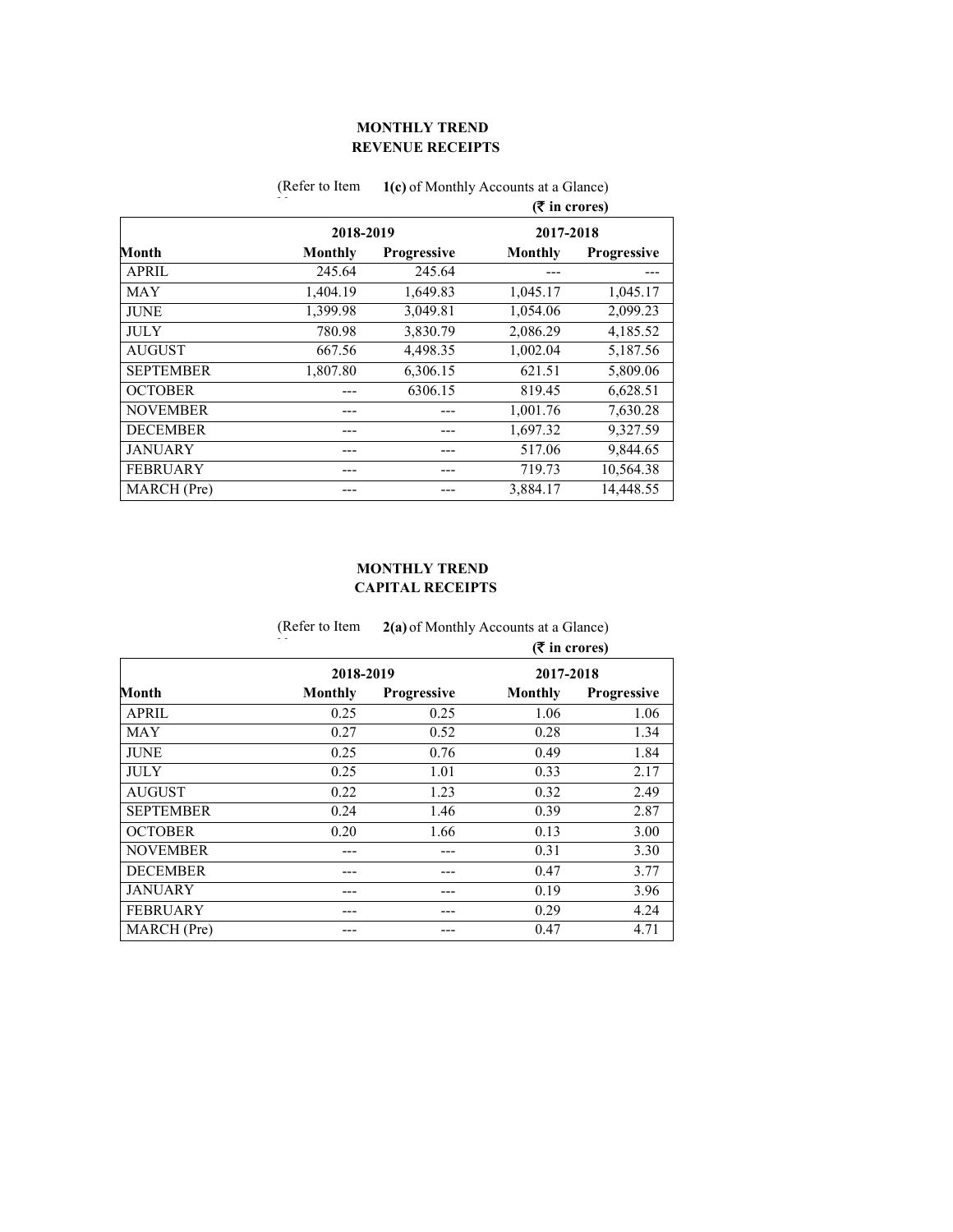### **CAPITAL RECEIPTS MONTHLY TREND**

|                  |             |             | $(5 \times 1)$ crores) |                    |
|------------------|-------------|-------------|------------------------|--------------------|
|                  | 2018-2019   |             | 2017-2018              |                    |
| Month            | Monthly     | Progressive | Monthly                | <b>Progressive</b> |
| <b>APRIL</b>     | $-1,083.11$ | $-1,083.11$ | 1,199.78               | 1,199.78           |
| <b>MAY</b>       | $-2,138.39$ | $-3,221.50$ | $-3,095.96$            | $-1,896.18$        |
| <b>JUNE</b>      | 586.65      | $-2,634.85$ | 128.88                 | $-1,767.30$        |
| <b>JULY</b>      | 1,346.55    | $-1,288.30$ | 1,127.10               | $-640.20$          |
| <b>AUGUST</b>    | 714.18      | $-574.12$   | 1,972.65               | 1,332.45           |
| <b>SEPTEMBER</b> | 429.17      | $-144.95$   | 1,741.93               | 3,074.38           |
| <b>OCTOBER</b>   | 574.00      | 429.05      | $-3.973.24$            | $-898.86$          |
| <b>NOVEMBER</b>  |             |             | $-142.57$              | $-1,041.43$        |
| <b>DECEMBER</b>  |             | ---         | $-1,865.50$            | $-2,906.93$        |
| <b>JANUARY</b>   |             |             | 1,371.97               | $-1,534.96$        |
| <b>FEBRUARY</b>  |             |             | 4,467.93               | 2,932.97           |
| MARCH (Pre)      |             |             | 8.168.81               | 11.101.78          |

(Refer to Item 2(c) of Monthly Accounts at a Glance)

### **REVENUE EXPENDITURE MONTHLY TREND**

|                  | (Refer to Item | 4(a) of Monthly Accounts at a Glance) |                  |                    |
|------------------|----------------|---------------------------------------|------------------|--------------------|
|                  |                |                                       | $($ ₹ in crores) |                    |
|                  | 2018-2019      |                                       | 2017-2018        |                    |
| Month            | Monthly        | Progressive                           | <b>Monthly</b>   | <b>Progressive</b> |
| <b>APRIL</b>     | 36.70          | 36.70                                 | $-0.75$          | $-0.75$            |
| <b>MAY</b>       | 3.73           | 40.43                                 | 62.10            | 61.36              |
| <b>JUNE</b>      | 645.22         | 685.65                                | 859.49           | 920.84             |
| <b>JULY</b>      | 1,100.05       | 1,785.70                              | 1,855.11         | 2,775.95           |
| <b>AUGUST</b>    | 683.38         | 2,469.08                              | 1,077.76         | 3,853.72           |
| <b>SEPTEMBER</b> | 1,084.11       | 3,553.19                              | 1,147.02         | 5,000.74           |
| <b>OCTOBER</b>   | 669.77         | 4,222.96                              | $-1,722.72$      | 3,278.01           |
| <b>NOVEMBER</b>  |                |                                       | 898.95           | 4,176.97           |
| <b>DECEMBER</b>  |                |                                       | 364.72           | 4,541.69           |
| <b>JANUARY</b>   |                |                                       | 1,348.05         | 5,889.73           |
| <b>FEBRUARY</b>  |                |                                       | 2,796.98         | 8,686.72           |
| MARCH (Pre)      |                |                                       | 9,135.05         | 17,821.77          |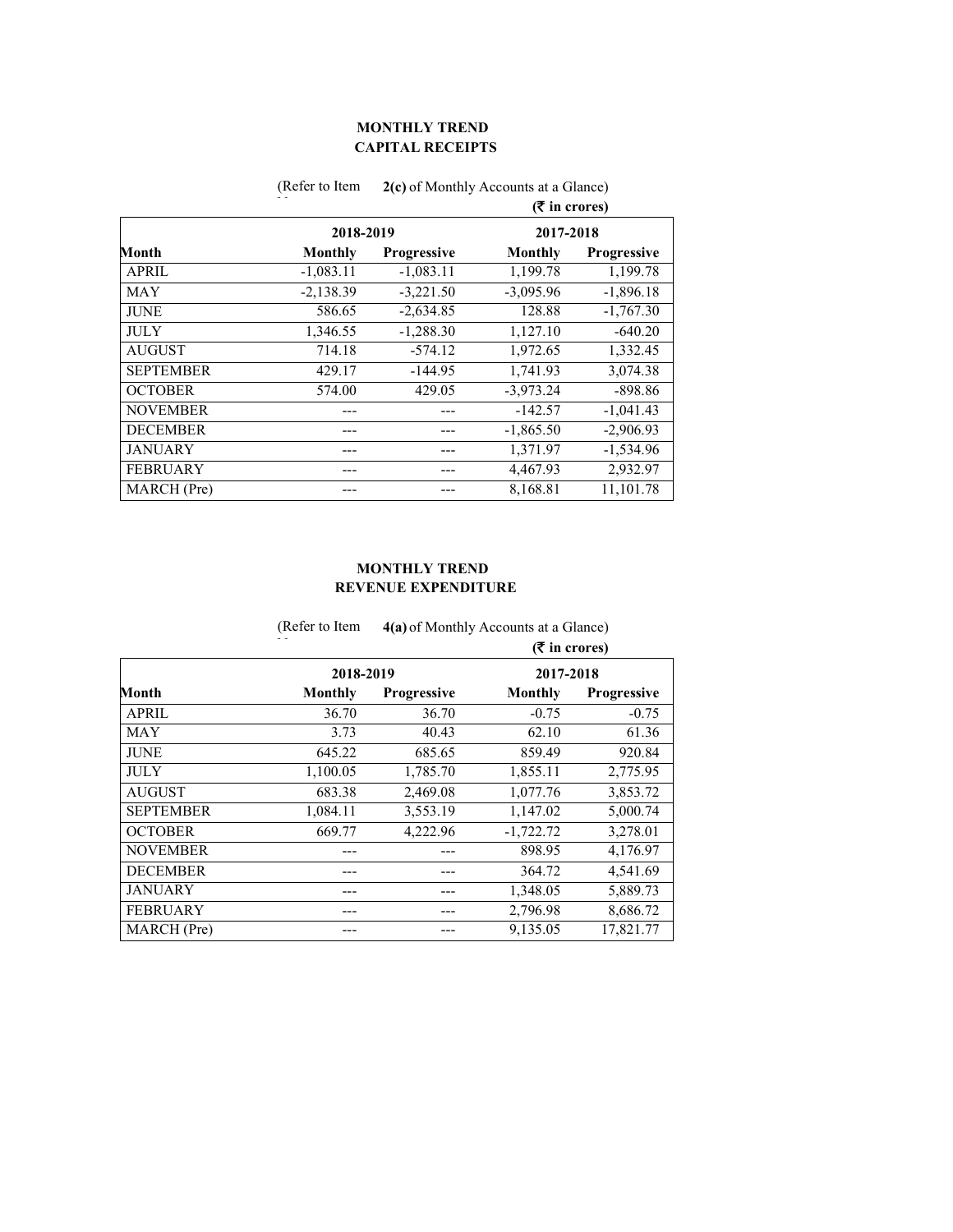# **REVENUE EXPENDITURE MONTHLY TREND**

|                  |           |             | $(3\overline{5})$ in crores) |                    |
|------------------|-----------|-------------|------------------------------|--------------------|
|                  | 2018-2019 |             | 2017-2018                    |                    |
| Month            | Monthly   | Progressive | <b>Monthly</b>               | <b>Progressive</b> |
| <b>APRIL</b>     | 132.01    | 132.01      | 115.65                       | 115.65             |
| <b>MAY</b>       | 147.01    | 279.02      | 32.94                        | 148.59             |
| <b>JUNE</b>      | 241.50    | 520.51      | 203.98                       | 352.57             |
| <b>JULY</b>      | 145.38    | 665.90      | 189.05                       | 541.62             |
| <b>AUGUST</b>    | 354.68    | 1,020.58    | 254.39                       | 796.01             |
| <b>SEPTEMBER</b> | 365.01    | 1,385.59    | 352.36                       | 1,148.37           |
| <b>OCTOBER</b>   | 208.20    | 1,593.79    | 56.36                        | 1,204.73           |
| <b>NOVEMBER</b>  |           |             | 198.86                       | 1,403.59           |
| <b>DECEMBER</b>  |           | ---         | 187.62                       | 1,591.20           |
| <b>JANUARY</b>   |           |             | 209.73                       | 1,800.93           |
| <b>FEBRUARY</b>  |           | ---         | 293.80                       | 2,094.73           |
| MARCH (Pre)      |           |             | 386.46                       | 2.481.19           |

(Refer to Item 4(b) of Monthly Accounts at a Glance)

### **REVENUE EXPENDITURE MONTHLY TREND**

|                  | (Refer to Item | 4(c) of Monthly Accounts at a Glance) |                |                                                                                                                                                                            |  |
|------------------|----------------|---------------------------------------|----------------|----------------------------------------------------------------------------------------------------------------------------------------------------------------------------|--|
|                  |                |                                       |                | $($ ₹ in crores)<br>2017-2018<br>Progressive<br>1,641.58<br>3,393.13<br>5,774.67<br>7,688.88<br>10,120.56<br>13,536.04<br>14,692.83<br>16,293.14<br>17,995.32<br>19,921.49 |  |
|                  | 2018-2019      |                                       |                |                                                                                                                                                                            |  |
| Month            | Monthly        | Progressive                           | <b>Monthly</b> |                                                                                                                                                                            |  |
| <b>APRIL</b>     | 1,638.06       | 1,638.06                              | 1,641.58       |                                                                                                                                                                            |  |
| <b>MAY</b>       | 1,866.36       | 3,504.41                              | 1,751.55       |                                                                                                                                                                            |  |
| <b>JUNE</b>      | 2,314.55       | 5,818.96                              | 2,381.54       |                                                                                                                                                                            |  |
| <b>JULY</b>      | 1,837.62       | 7,656.58                              | 1,914.21       |                                                                                                                                                                            |  |
| <b>AUGUST</b>    | 1,618.33       | 9,274.91                              | 2,431.68       |                                                                                                                                                                            |  |
| <b>SEPTEMBER</b> | 2,005.14       | 11,280.05                             | 3,415.48       |                                                                                                                                                                            |  |
| <b>OCTOBER</b>   | 1,754.23       | 13,034.28                             | 1,156.78       |                                                                                                                                                                            |  |
| <b>NOVEMBER</b>  |                |                                       | 1,600.31       |                                                                                                                                                                            |  |
| <b>DECEMBER</b>  |                |                                       | 1,702.17       |                                                                                                                                                                            |  |
| <b>JANUARY</b>   |                |                                       | 1,926.17       |                                                                                                                                                                            |  |
| <b>FEBRUARY</b>  |                |                                       | 2,100.62       | 22,022.11                                                                                                                                                                  |  |
| MARCH (Pre)      |                |                                       | 3,657.41       | 25,679.51                                                                                                                                                                  |  |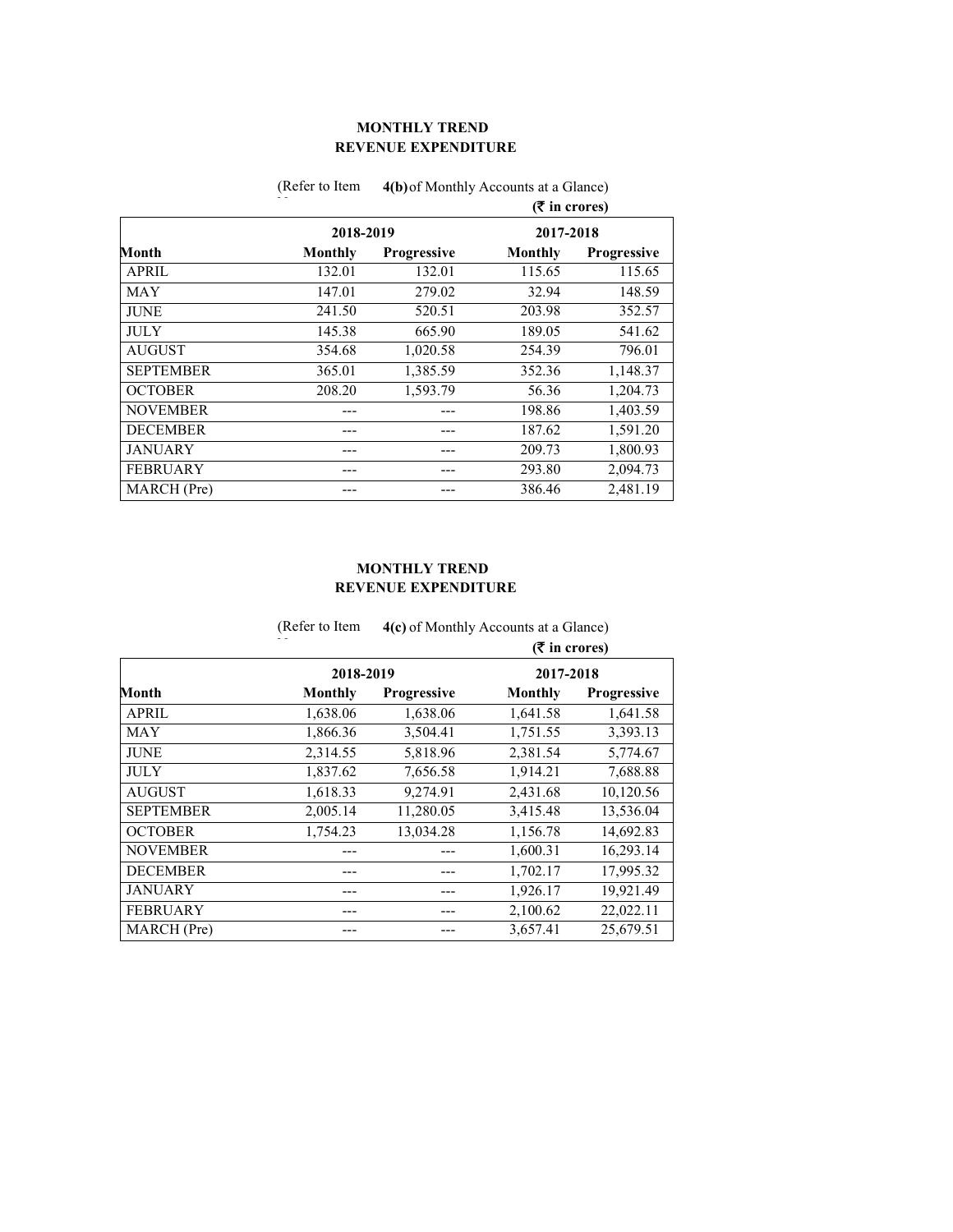### **REVENUE EXPENDITURE MONTHLY TREND**

|                  |                |             | $(3\overline{5})$ in crores) |                    |
|------------------|----------------|-------------|------------------------------|--------------------|
|                  | 2018-2019      |             | 2017-2018                    |                    |
| Month            | <b>Monthly</b> | Progressive | Monthly                      | <b>Progressive</b> |
| <b>APRIL</b>     | 846.60         | 846.60      | 692.05                       | 692.05             |
| <b>MAY</b>       | 707.89         | 1,554.48    | 521.08                       | 1,213.13           |
| <b>JUNE</b>      | 775.43         | 2,329.91    | 483.80                       | 1,696.93           |
| <b>JULY</b>      | 800.26         | 3,130.17    | 641.73                       | 2,338.65           |
| <b>AUGUST</b>    | 593.89         | 3,724.06    | 870.95                       | 3,209.61           |
| <b>SEPTEMBER</b> | 630.23         | 4,354.29    | 801.51                       | 4,011.12           |
| <b>OCTOBER</b>   | 505.44         | 4,859.73    | 533.79                       | 4,544.91           |
| <b>NOVEMBER</b>  |                |             | 868.45                       | 5,413.36           |
| <b>DECEMBER</b>  |                | ---         | 400.37                       | 5,813.73           |
| <b>JANUARY</b>   |                |             | 735.76                       | 6,549.48           |
| <b>FEBRUARY</b>  |                | ---         | 904.37                       | 7,453.86           |
| MARCH (Pre)      |                |             | 879.38                       | 8.333.23           |

(Refer to Item 4(d) of Monthly Accounts at a Glance)

### **REVENUE EXPENDITURE MONTHLY TREND**

|                  | (Refer to Item | 4(e) of Monthly Accounts at a Glance) |                 |                    |
|------------------|----------------|---------------------------------------|-----------------|--------------------|
|                  |                |                                       | $(5$ in crores) |                    |
|                  | 2018-2019      |                                       | 2017-2018       |                    |
| Month            | Monthly        | <b>Progressive</b>                    | Monthly         | <b>Progressive</b> |
| <b>JULY</b>      | 263.50         | 263.50                                | 280.00          | 280.00             |
| <b>SEPTEMBER</b> | 17.76          | 281.26                                |                 | 280.00             |
| <b>NOVEMBER</b>  |                |                                       | 0.15            | 280.15             |
| <b>JANUARY</b>   | ---            | ---                                   | 247.00          | 527.15             |
| <b>FEBRUARY</b>  | ---            | ---                                   | 0.16            | 527.31             |
| MARCH (Pre)      |                |                                       | 53.99           | 581.30             |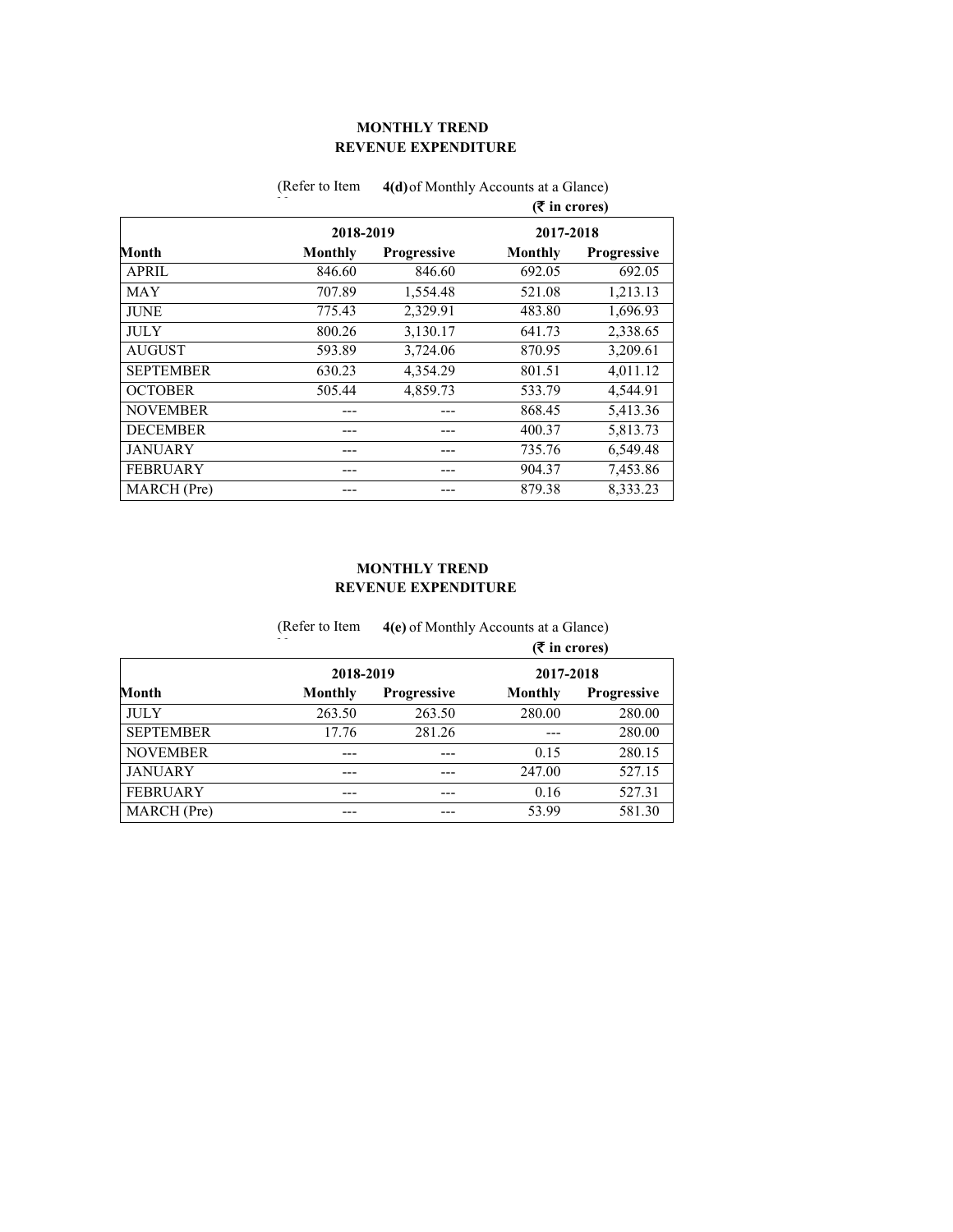# **CAPITAL EXPENDITURE MONTHLY TREND**

|                  |           |             | $(3\overline{5})$ in crores) |                    |
|------------------|-----------|-------------|------------------------------|--------------------|
|                  | 2018-2019 |             | 2017-2018                    |                    |
| Month            | Monthly   | Progressive | Monthly                      | <b>Progressive</b> |
| <b>APRIL</b>     | 77.73     | 77.73       | 29.67                        | 29.67              |
| MAY              | 55.41     | 133.14      | 37.57                        | 67.25              |
| <b>JUNE</b>      | 149.70    | 282.84      | 146.63                       | 213.88             |
| <b>JULY</b>      | 643.98    | 926.83      | 295.82                       | 509.70             |
| <b>AUGUST</b>    | 512.01    | 1,438.84    | 400.51                       | 910.21             |
| <b>SEPTEMBER</b> | 721.64    | 2,160.48    | 227.22                       | 1,137.43           |
| <b>OCTOBER</b>   | 897.72    | 3,058.20    | 445.10                       | 1,582.53           |
| <b>NOVEMBER</b>  |           |             | 143.15                       | 1,725.69           |
| <b>DECEMBER</b>  |           |             | 138.22                       | 1,863.90           |
| <b>JANUARY</b>   |           |             | 347.03                       | 2,210.94           |
| <b>FEBRUARY</b>  |           | ---         | 1,658.90                     | 3,869.83           |
| MARCH (Pre)      |           |             | 3,821.98                     | 7,691.82           |

(Refer to Item 5(a) of Monthly Accounts at a Glance)

### **CAPITAL EXPENDITURE MONTHLY TREND**

|                  | (Refer to Item | 5(b) of Monthly Accounts at a Glance) |           |                    |
|------------------|----------------|---------------------------------------|-----------|--------------------|
|                  |                | $(5$ in crores)                       |           |                    |
|                  | 2018-2019      |                                       | 2017-2018 |                    |
| Month            | Monthly        | <b>Progressive</b>                    | Monthly   | <b>Progressive</b> |
| <b>APRIL</b>     |                | ---                                   | 0.01      | 0.01               |
| <b>MAY</b>       |                | 0.01                                  | --        | 0.01               |
| <b>JUNE</b>      |                | 0.01                                  |           | 0.02               |
| <b>JULY</b>      |                | 0.01                                  | .         | 0.02               |
| <b>AUGUST</b>    | 0.01           | 0.02                                  | 0.01      | 0.03               |
| <b>SEPTEMBER</b> |                | 0.02                                  | 0.01      | 0.04               |
| <b>OCTOBER</b>   | 0.01           | 0.03                                  |           | 0.04               |
| <b>NOVEMBER</b>  |                |                                       | ---       | 0.04               |
| <b>DECEMBER</b>  |                | ---                                   | 0.01      | 0.05               |
| <b>JANUARY</b>   |                |                                       |           | 0.05               |
| <b>FEBRUARY</b>  | ---            | ---                                   | 0.01      | 0.06               |
| MARCH (Pre)      |                | ---                                   | ---       | 0.06               |